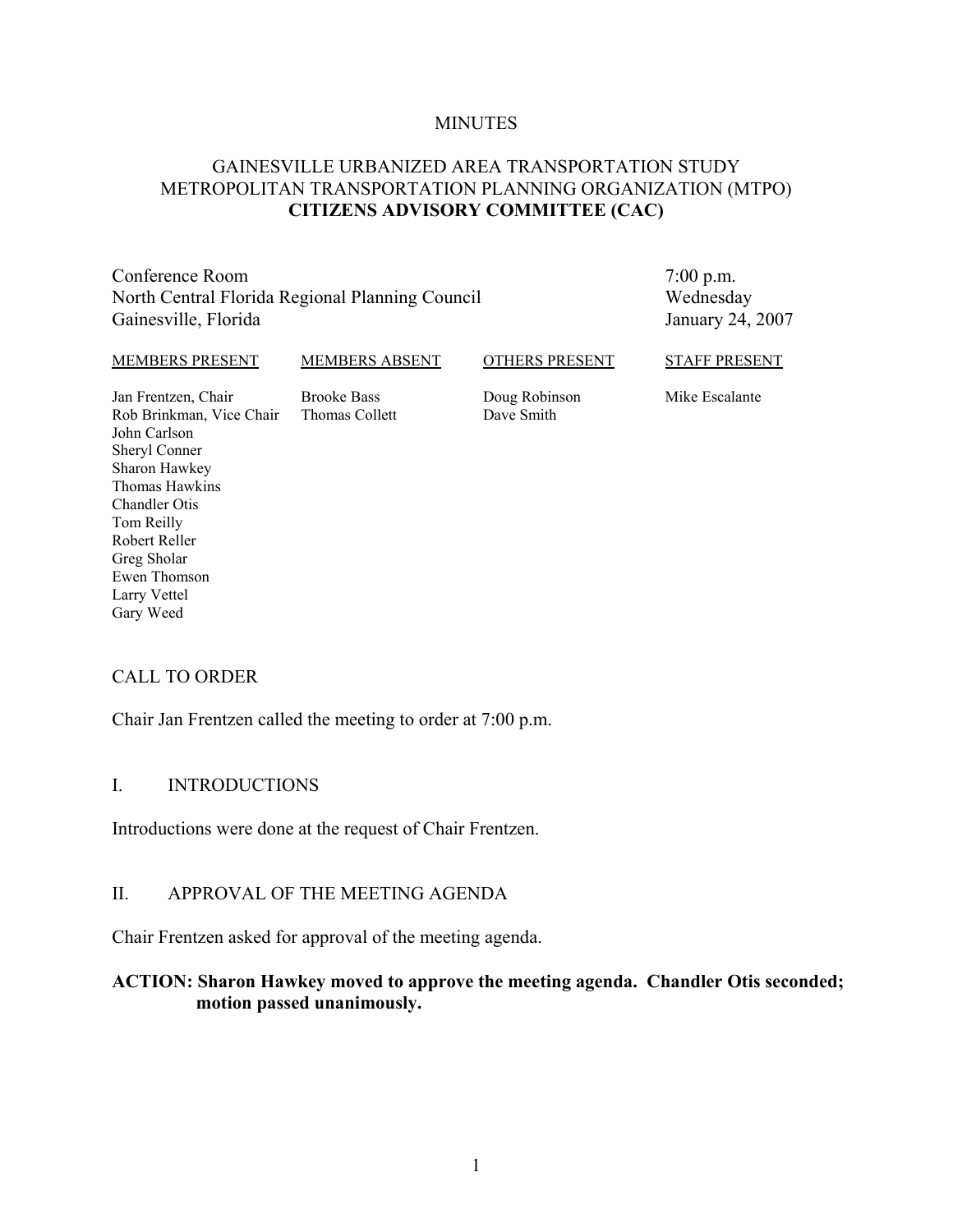# III. APPROVAL OF COMMITTEE MINUTES

### **ACTION: Bob Reller moved to approve the September 20, 2006 minutes. Gary Weed seconded; motion passed unanimously.**

### IV. CHAIRMAN'S REPORT

Mr. Michael Escalante, AICP, MTPO Senior Planner, announced that the next MTPO meeting is scheduled for February  $8<sup>th</sup>$  at 1:30 p.m. in the Jack Durrance Auditorium. He said that the CAC's next meeting is scheduled for February 28<sup>th</sup>.

A member of the CAC requested a report on agenda items V. SW  $20<sup>th</sup>$  Avenue- FDOT Corridor Study and VI. MTPO Mast Arm Policy- Proposed Revisions that were discussed by the Technical Advisory Committee (TAC).

Mr. Escalante discussed agenda items V. SW 20<sup>th</sup> Avenue- FDOT Corridor Study and VI. MTPO Mast Arm Policy- Proposed Revisions and answered questions. He reported that the TAC approved the following motions:

- 1. recommend that the MTPO send a letter to the Florida Department of Transportation (FDOT) District 2 Secretary requesting that additional work on the SW  $20<sup>th</sup>$  Avenue Corridor Study [FIN # 2113353] be suspended until the MTPO's Urban Village Subcommittee forwards its final report and recommendations to the MTPO (around April or May 2007); and
- 2. approve and forward to the MTPO's Design Team the following changes to Policy 7.2.1 of the *MTPO Urban Design Policy Manual* for review and recommendation:

"FDOT staff shall install mast arms with All new signals within Alachua County shall be mast arms with horizontal signal heads on all FDOT projects from this date forward. This policy was approved on March 9, 1995. Exceptions to this policy may be granted if all three of the following conditions are met:

- the intersection is located in unincorporated Alachua County and outside the Gainesville Urbanized Area;
- one of the intersecting roads and/or approaches has not been built to an urban, four-lane cross-section; and
- the intersection must satisfy the Manual Uniform Traffic Control Devices (MUTCD) warrant number seven crash experience.

# VII. BUS RAPID TRANSIT (BRT) FEASIBILITY STUDY- DRAFT SCOPE OF **SERVICES**

Mr. Escalante stated that the Regional Transit System (RTS) submitted a draft BRT Scope of Services the MTPO in December. He said that the MTPO referred the BRT Scope of Services to its Advisory Committees for review and comment.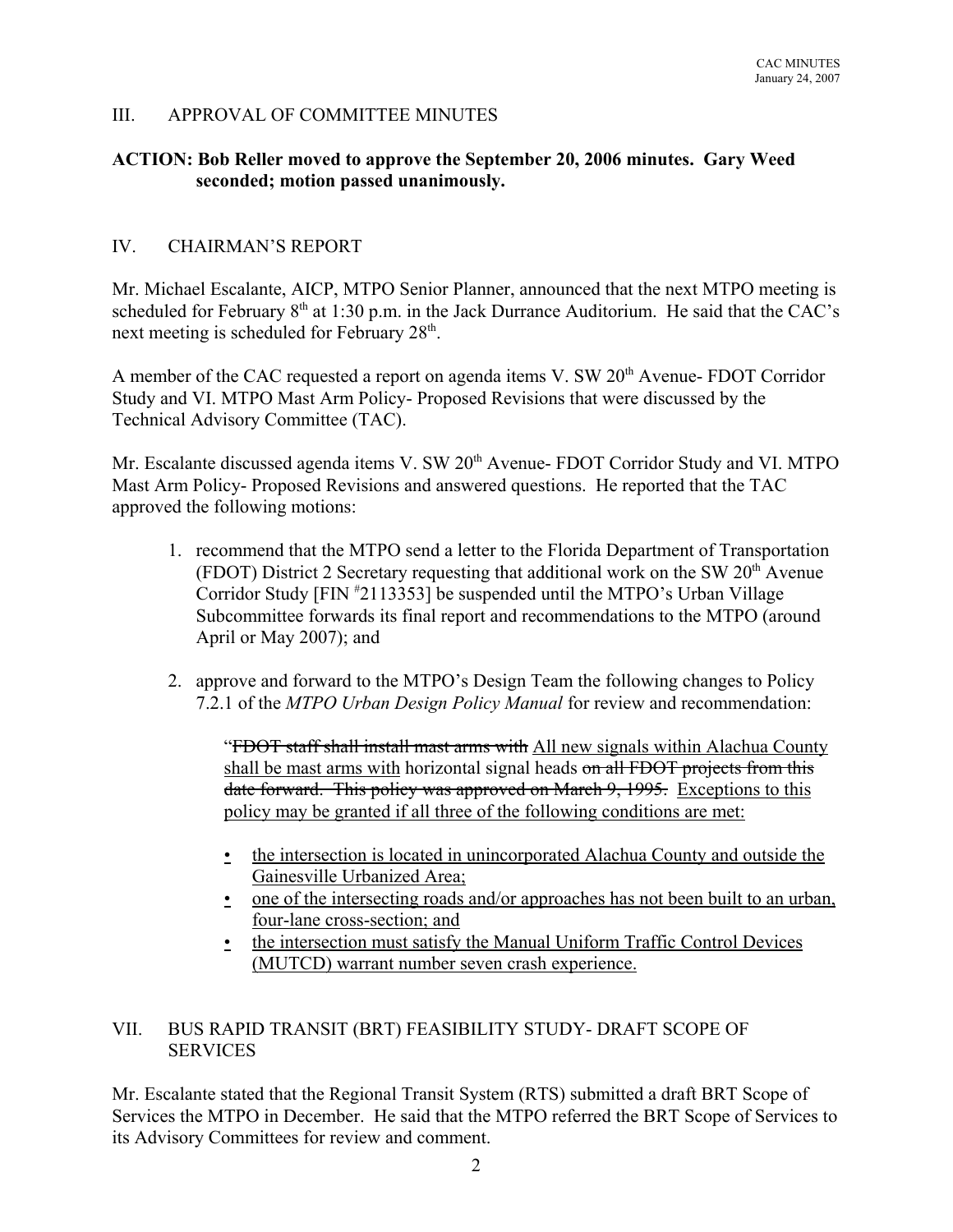Mr. Doug Robinson, RTS Chief Transit Planner, discussed the BRT Scope of Services and answered questions.

# **ACTION: Bob Reller moved to forward to the MTPO draft Bus Rapid Transit (BRT) Feasibility Study- Draft Scope of Services Exhibit 1 review comments . Sharon Hawkey seconded; motion passed unanimously.**

# VIII. COMMITTEE OFFICERS ELECTION

Mr. Escalante stated that its time for Committee Officer elections. He said that Jan Frentzen is the CAC Chair and Rob Brinkman is the Vice Chair.

# **ACTION: Sharon Hawkey moved to reappoint Jan Frentzen as CAC Chair and Rob Brinkman as CAC Vice Chair. Bob Reller seconded; motion passed unanimously.**

# IX. DR. KERMIT SIGMON CITIZEN PARTICIPATION AWARD- 2006

Mr. Escalante stated that, in 1997, the MTPO approved the annual Dr. Kermit Sigmon Citizen Participation Award. He said that this award will be presented each year by the MTPO to someone selected by the CAC in recognition for their contribution to the area's planning process. He reviewed the past recipients of the award. He asked the CAC to select someone for the award.

Chair Frentzen said that the CAC may choose any format to select the recipient.

# **ACTION: Rob Brinkman moved to nominate Ruth Steiner as the recipient of the Dr. Kermit Sigmon Citizen Participation Award for 2006. Bob Reller seconded; motion passed unanimously.**

**ACTION: Bob Reller moved to close nominations. Larry Vettel seconded; motion passed unanimously.**

# **ACTION: Bob Reller moved to award the Dr. Kermit Sigmon Citizen Participation Award for 2006 to Ruth Steiner by acclamation. Larry Vettel seconded; motion passed unanimously.**

# X. CAC MEETING LOCATION.

Mr. Escalante stated that several CAC members expressed an interest in changing the CAC meeting location.

After discussion of this issue, no action was taken.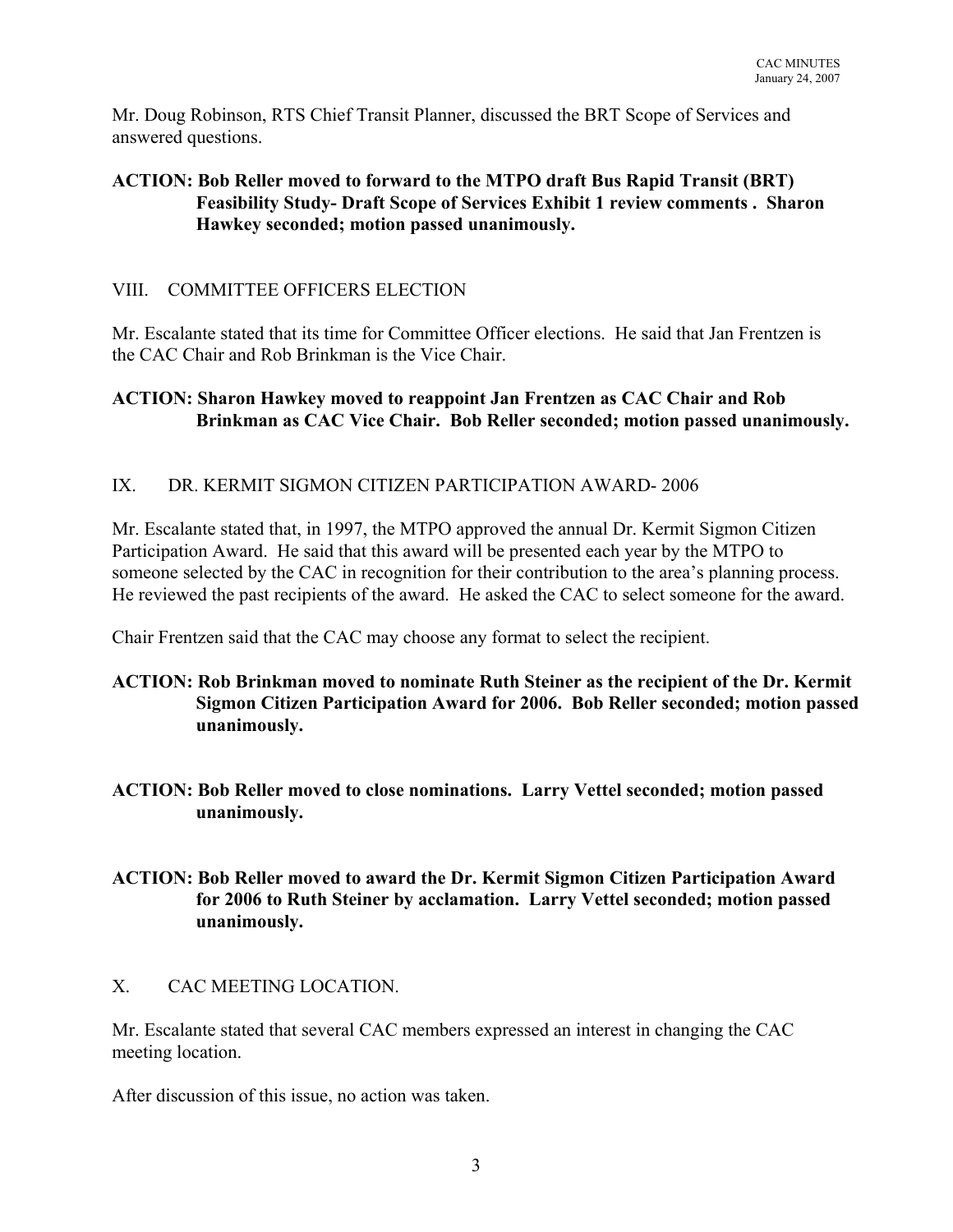# XI. NEW MEMBER ORIENTATION

Mr. Escalante stated that MTPO staff would conduct a new member orientation prior to the next CAC meeting if the CAC agrees.

**It was a consensus of the CAC to have a new member Orientation prior to its next meeting and that the orientation include discussion on sources of transportation funding.**

# X. INFORMATION ITEMS

There was no discussion of the information items.

### ADJOURNMENT

# **ACTION: Larry Vettel moved to adjourn the meeting. Bob Reller seconded; motion passed unanimously.**

 $\mathcal{L}_\text{max}$  , and the contribution of the contribution of the contribution of the contribution of the contribution of the contribution of the contribution of the contribution of the contribution of the contribution of t

The meeting was adjourned at 7:50 p.m.

Date Jan Frentzen, Chair